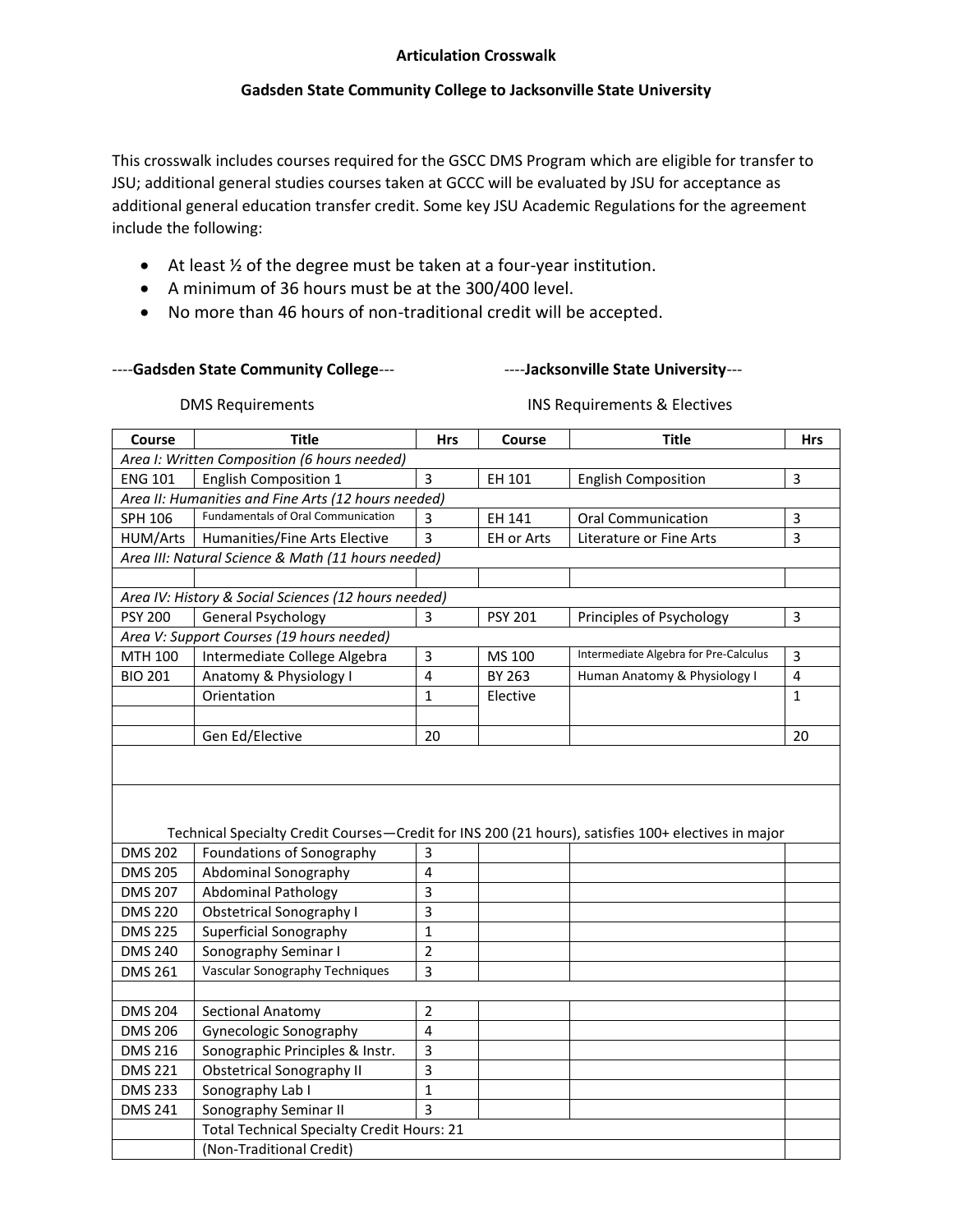# **Integrated Studies Major (60 hours)**

36 hours of 300/400 courses AHSSS= Arts, Humanities, Social Sciences, Science No more than 46 hours of non-traditional credit

| 21 hours AHSS 300/400                               | <b>Hours</b> |             |    |
|-----------------------------------------------------|--------------|-------------|----|
| (Can be a combination of internship, work           |              |             |    |
| experience and credentials, coursework, so number   |              |             |    |
| of credits needed in this section ranges from 21-3) |              |             |    |
|                                                     |              |             |    |
| INS 302 Internship                                  |              |             |    |
| up to                                               | 6            | or          |    |
| INS 300: Work                                       |              |             |    |
| Experience                                          | 3            | and         |    |
| INS 400: Work Exp.                                  | $3 - 15$     |             |    |
|                                                     |              |             |    |
|                                                     |              |             |    |
| Any 300/400 AHSSS                                   | <b>Hours</b> |             |    |
|                                                     |              |             |    |
|                                                     |              |             |    |
|                                                     |              |             |    |
|                                                     |              |             |    |
| Total                                               |              | <b>Need</b> | 21 |

| 24 hours 100+ electives ("D" or better) |  |
|-----------------------------------------|--|
|-----------------------------------------|--|

| <b>GE 100</b>  |    |                      |  |
|----------------|----|----------------------|--|
| <b>INS 200</b> | 21 | <b>Technical</b>     |  |
|                |    | <b>Specialty Cr.</b> |  |
|                |    |                      |  |
|                |    |                      |  |
|                |    |                      |  |
|                |    |                      |  |
| <b>Total</b>   |    | <b>Need</b>          |  |

| <b>GPA Overall:</b><br>GPA at JSU:                      |                         |
|---------------------------------------------------------|-------------------------|
| 60 hours at a 4-yr school $\Box$ 30 hours at JSU $\Box$ | (Classes u<br>used in M |
| DATE:                                                   |                         |
| Blue =GSCC; Green=Articulation Agreement; Yellow=JSU    | <b>STU 101</b>          |

# **General Education Core (60 hours)**

**Area I - Written Composition (6 hours)** EH 101⊠ EH 102□

Need: **3**

**Area II - Humanities & Fine Arts (12 hours)** Literature - 6 hours (select two) EH 201☐ 202☐ 203☐ 204 ☐ 219☐ 220☐ 231☐ 232☐ Fine Arts - 3 hours (select one)

ART 202⊠ DR 242□ MU 233□ Speech- 3 hours - EH 141 $\boxtimes$ 

Need: **6**

# **Area III** *-* **Natural Science & Math (11 hours)** Sciences - 8 hours BY 101☐ & 103☐, 102☐ & 104☐

CY 105☐ & 107☐, 106☐ & 108☐ GL 241☐ & 243☐, 242☐ & 244☐ GY 250☐ & 252☐, 251☐ & 253☐ PHS 201☐ & 203☐, 202☐ & 204☐ Math - 3 hours MS 110 or higher  $\square$ 

```
Need: 11
```
**Area IV** *-* **History & Social Sciences (12 hours)**

History - 6 hours (Sequence) HY 101☐ & 102☐ *or* HY 201☐ & 202☐

Social & Behavioral - 6 hours (choose any two) (one) AN 224□ EC 221□ 222□ GY 120□ 220□ PSC 100□ PSY 201⊠ 222□ SY 221□

Need: **9**

```
Area V - Support Courses (19 hours)
CS 201\square-- 3 hours
Any 100+ AHSS Electives—9 hours 
MS 100 (3) BY 263 (4)
```

| ۱ρρ<br>г |  |
|----------|--|
|----------|--|

(sed for General Education Requirements cannot be 1ajor area.)

 $\Box$  EPP  $\Box$ 

36 hours of 300/400:

Total hours needed: 79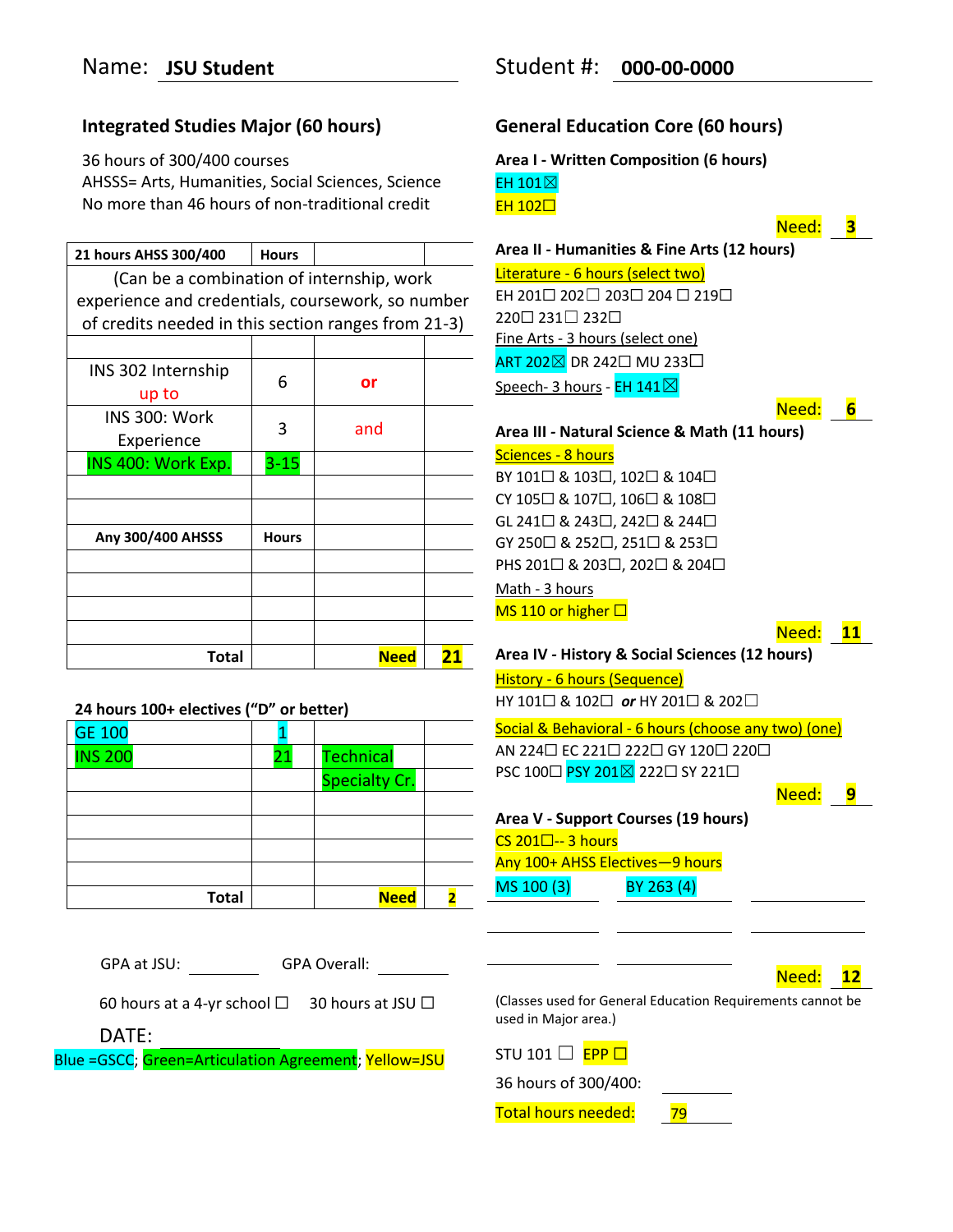## Suggested Courses for GSCC Diagnostic Medical Sonography Students Seeking 4-year Degree at JSU

## Career Goal: Management/Leadership

21 Hours AHSS 300/400—Choose from INS 300 Experiential Learning (3 hours) & INS 400 (3-15 hours) or INS 302 Internship (3-6 hours)\* EH 322 Technical Writing or EH 348 Composition and Speech EH 345 Argumentation and Debate or EH 346 Advanced Oral Communication EH 360 Interpersonal Communication EM 347 Framework for Healthcare EM 348 Hospital Emergency Response Training for Mass Casualty Incidents EM 365 Social Media in Emergency Management SW 300 Interpersonal Skills & Human Relations SW 344 Community Engagement and Leadership SY 325 Sociology of Organization SY 325 Theories of Gender AND 15 hours from those above or following MGT 301 Principles of Management MGT 305 Organizational Behavior MGT--any course; 301 is pre-req Recommended Electives (need 5 hours) ART 130 Creative Thinking FIN 292 Legal and Social Environment SY 221 Intro to Sociology (If not taken as Area IV General Education) Career Goal: Sales 21 Hours AHSS 300/400—Choose from

INS 300 Experiential Learning (3 hours) & INS 400 (3-15 hours) or INS 302 Internship (3-6 hours)\* EH 322 Technical Writing or EH 348 Composition and Speech EH 345 Argumentation and Debate or EH 346 Advanced Oral Communication EH 360 Interpersonal Communication GY 341 Economic Geography AND 15 hours from above or following COM 307 Media Literacy or COM 345 Social Media and Society COM 330 Intro to Public Relations COM 401 Media Advertising and Sales FIN 310 Entrepreneurial Finance IME 374 Intro to e-Commerce MKT 301 Principles of Marketing MKT 361 Sales/Sales Force Management Recommended Electives (need 5 hours) CBA 115 American Business Enterprise DR 241 Acting EC 224 Survey of Principles of Economics

## Career Goal: Education

21 Hours AHSS 300/400—Choose from

INS 300 Experiential Learning (3 hours) & INS 400 (3-15 hours) or INS 302 Internship (3-6 hours)\*

EH 322 Technical Writing or EH 348 Composition and Speech

EH 345 Argumentation and Debate or EH 346 Advanced Oral Communication

- EH 360 Interpersonal Communication
- SY 326 Sociology of Education

SY 364 Medicine and Sociology

AND 15 hours from above or following